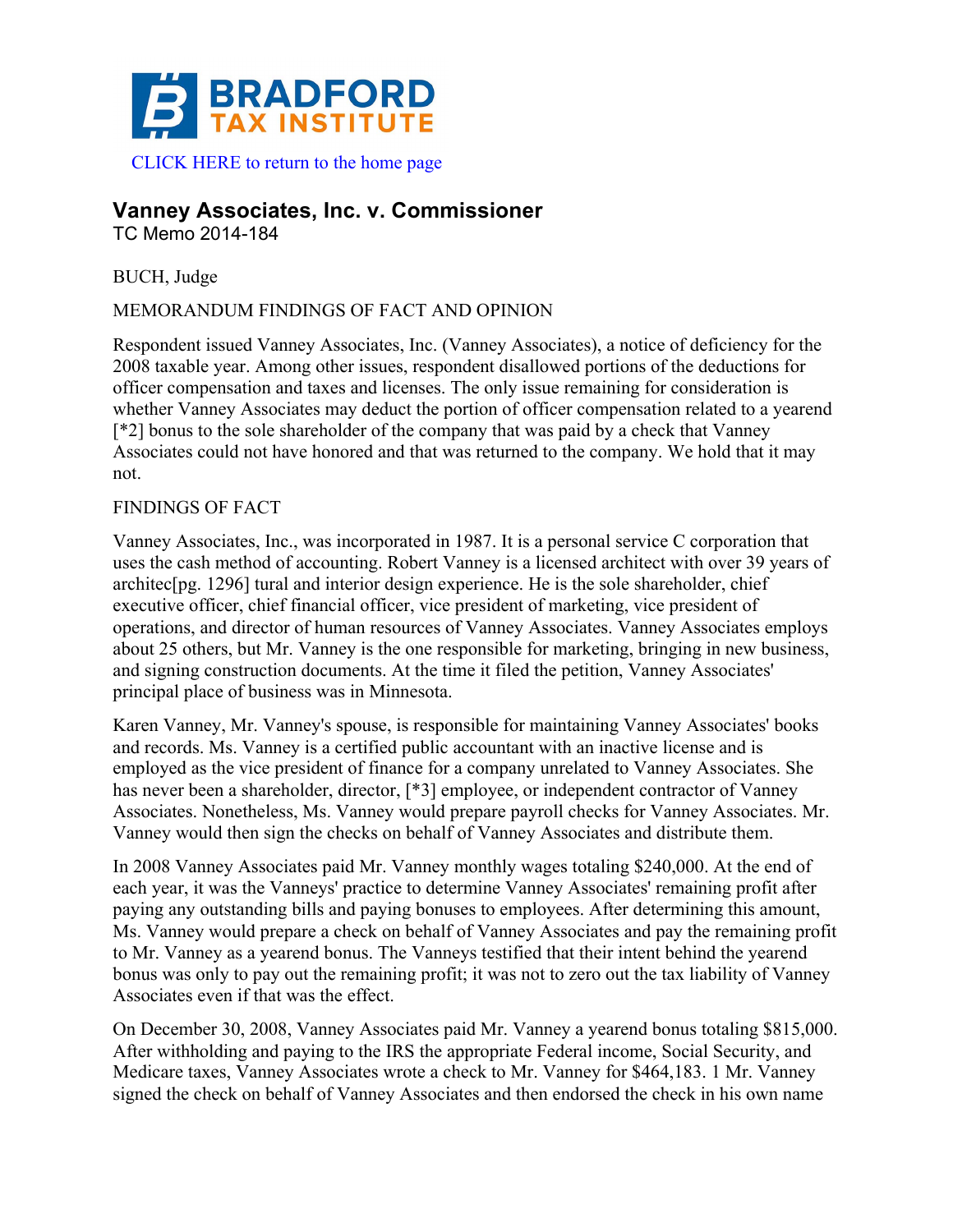and made it [\*4] payable to Vanney Associates. He never attempted to cash the check. Ms. Vanney recorded the payment on the books as a loan from Mr. Vanney, and Vanney Associates repaid Mr. Vanney in March 2009. 2

Although Vanney Associates wrote Mr. Vanney a check for over \$460,000, on December 31, 2008, the total balance in Vanney Associates' bank accounts was \$389,604; the balance was \$283,033 after adjusting for outstanding deposits and checks. Mr. Vanney testified that he "believe[d]" he knew that Vanney Associates did not have the funds necessary to honor the check. However, he maintained that Vanney Associates could have gotten a loan to cover the check. Further, Ms. Vanney testified that Vanney Associates was a strong company with considerable receivables, and although the Vanneys considered taking out a loan for Vanney Associates, they decided not to because they personally did not need the money and they wanted to avoid the expenses that would come with obtaining the loan.

Vanney Associates timely filed its 2008 Form 1120, U.S. Corporation Income Tax Return, which reflected no taxable income or tax. Vanney Associates claimed various deductions, among them \$1,055,000 for compensation of officers and \$123,191 for taxes and licenses, which included \$11,818 paid for Medicare [\*5] taxes. The IRS selected the return for examination and mailed Vanney Associates a notice of deficiency on August 5, 2011, disallowing \$815,000 of the deduction for compensation of officers and \$11,818 of the deduction for taxes and licenses. 3 The notice also made other adjustments that are not at issue. In response, Vanney Associates timely petitioned.

# OPINION

### I. Burden of Proof

The Commissioner's determinations in the notice of deficiency are generally presumed correct, and taxpayers bear the bur[pg. 1297] den of proving otherwise. 4 Although the burden may shift to the Commissioner under section 7491(a), Vanney Associates does not claim that the burden has shifted to respondent, and likewise we do not find it appropriate to shift the burden to respondent.

# [\*6] II. Deductibility of Officer Compensation

Income tax deductions are a matter of legislative grace, and the burden of proving entitlement to any claimed deduction rests on the taxpayer. 5 The Code allows a deduction for "ordinary and necessary expenses paid or incurred during the taxable year in carrying on any trade or business". 6

A payment by check is known as a conditional payment because it is subject to the condition subsequent that the check be paid upon presentation to the drawee. 7 Once the condition subsequent is fulfilled, it is generally reasonable to conclude that the payment relates back to the time when the check was given. 8

[\*7] Thus, the allowance of a deduction is dependent on proper payment of the check. 9 We have previously disallowed a deduction where a check was not ultimately paid because of insufficient funds. 10 Further, we have also held that the relation-back doctrine is inapplicable where the payee knows the payor has insufficient funds and therefore refrains from cashing the check. 11

Transactions between related entities are subject to special scrutiny. 12 The economic reality of a transaction will prevail over its form, and a finding of economic reality depends on whether the transaction would have followed the same form if the parties were unrelated. 13 Further, we have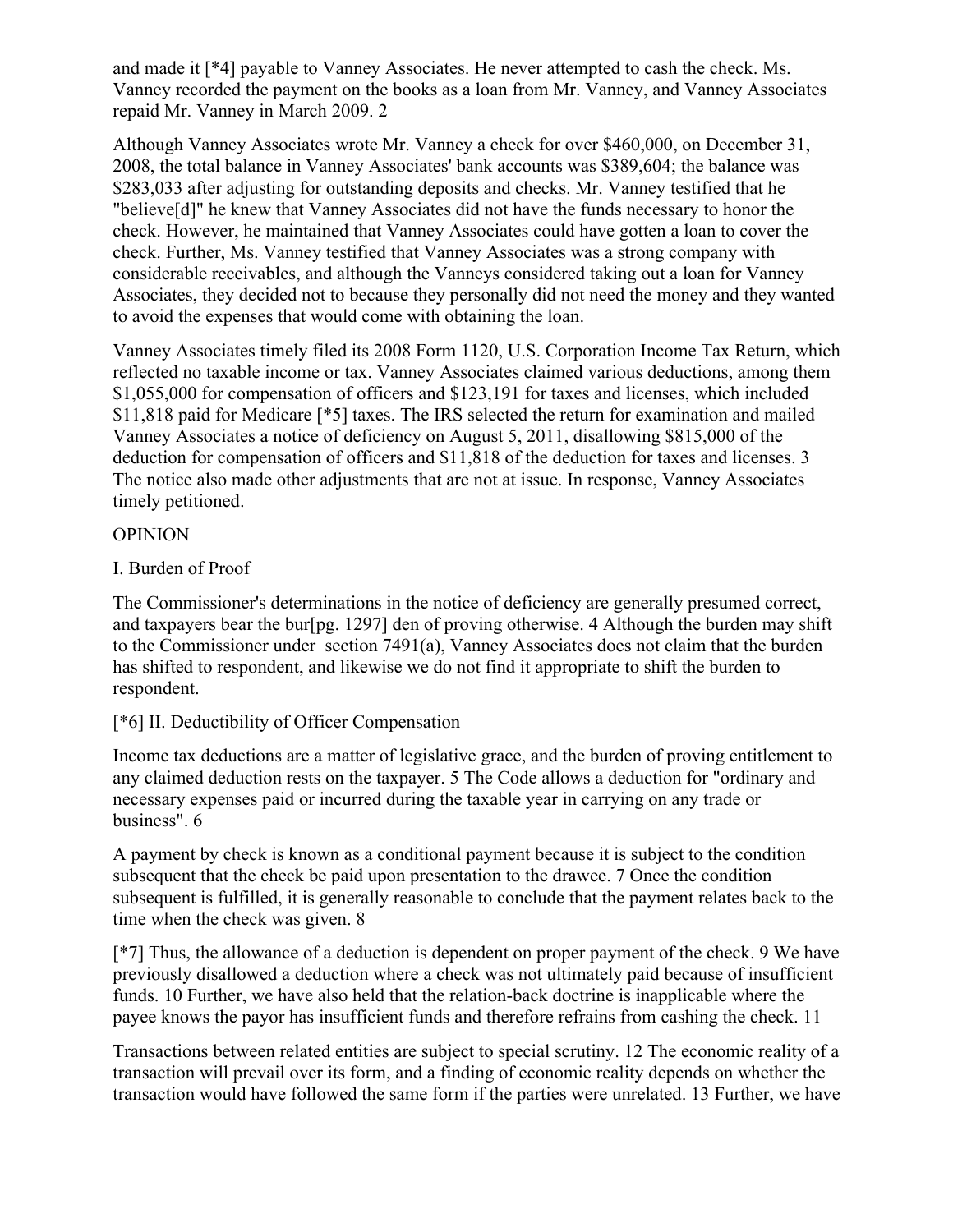previously disallowed deductions where there was no actual economic outlay and the payments were "wholly circular". 14

[\*8] Mr. Vanney was the sole shareholder of Vanney Associates. Ms. Vanney, as Vanney Associates' bookkeeper, knew or should have known that Vanney Associates did not have the funds to cover the bonus check to Mr. Vanney, and Mr. Vanney testified to having at least some idea of this as well.

Vanney Associates argues that the payment was unconditional and payment occurred when Mr. Vanney took possession of the check. Vanney Associates cites O'Connor v. Commissioner, T.C. Memo. 1954-90 [¶54,195 PH TC Memo], where this Court held that "[t]he essential element is that the control of property distributed by way of a dividend must have passed absolutely and irrevocably". The Court in O'Connor also relied on the fact that the payee had "unrestricted use" of the money and the "amount was unqualifiedly his, to do with as he wished." That is not the case before us. If anything, Mr. Vanney had only restricted use of the check. He could not cash it at the bank, use it to pay a debt, or use it to make a loan to someone other than to Vanney Associates. In fact, Mr. Vanney's only option to make use of the money at that time was to lend it back to Vanney Associates because the check could not be honored. Additionally, we have previously held that although a taxpayer maintains possession of a check, the amount of the check may not [pg. 1298] be [\*9] treated as a distribution or may not be included in gross income when the account has insufficient funds to honor the check. 15

Accordingly, respondent's disallowance of a portion of the deduction for officer compensation is sustained.

### III. Conclusion

On the basis of our examination of the record before us and the parties' arguments at trial, we find that Vanney Associates is not entitled to deduct the portion of officer compensation relating to Mr. Vanney's yearend bonus. Vanney Associates did not have the funds to cover the check when it was presented to Mr. Vanney. Accordingly, the check could not have been paid, and respondent's determination to disallow the deduction is sustained.

We have considered the parties' arguments and, to the extent not addressed herein, we find them to be irrelevant, moot, or without merit.

[\*10] To reflect the foregoing and the concessions of the parties,

Decision will be entered for respondent.

1 All monetary amounts are rounded to the nearest dollar.

2 The amount repaid to Mr. Vanney was about \$20,000 less than the amount of the original loan. The difference arose from costs incurred by Vanney Associates on Mr. Vanney's behalf.

3 Vanney Associates did not address respondent's adjustment to the deduction for taxes and licenses in its petition, at trial, or on brief. Accordingly, we deem this issue conceded. See Rule 34(b)(4). Unless otherwise indicated, all Rule references are to the Tax Court Rules of Practice and Procedure, and all section references are to the Internal Revenue Code in effect for the year at issue.

4 Rule 142(a); Welch v. Helvering, 290 U.S. 111, 115 [12 AFTR 1456] (1933).